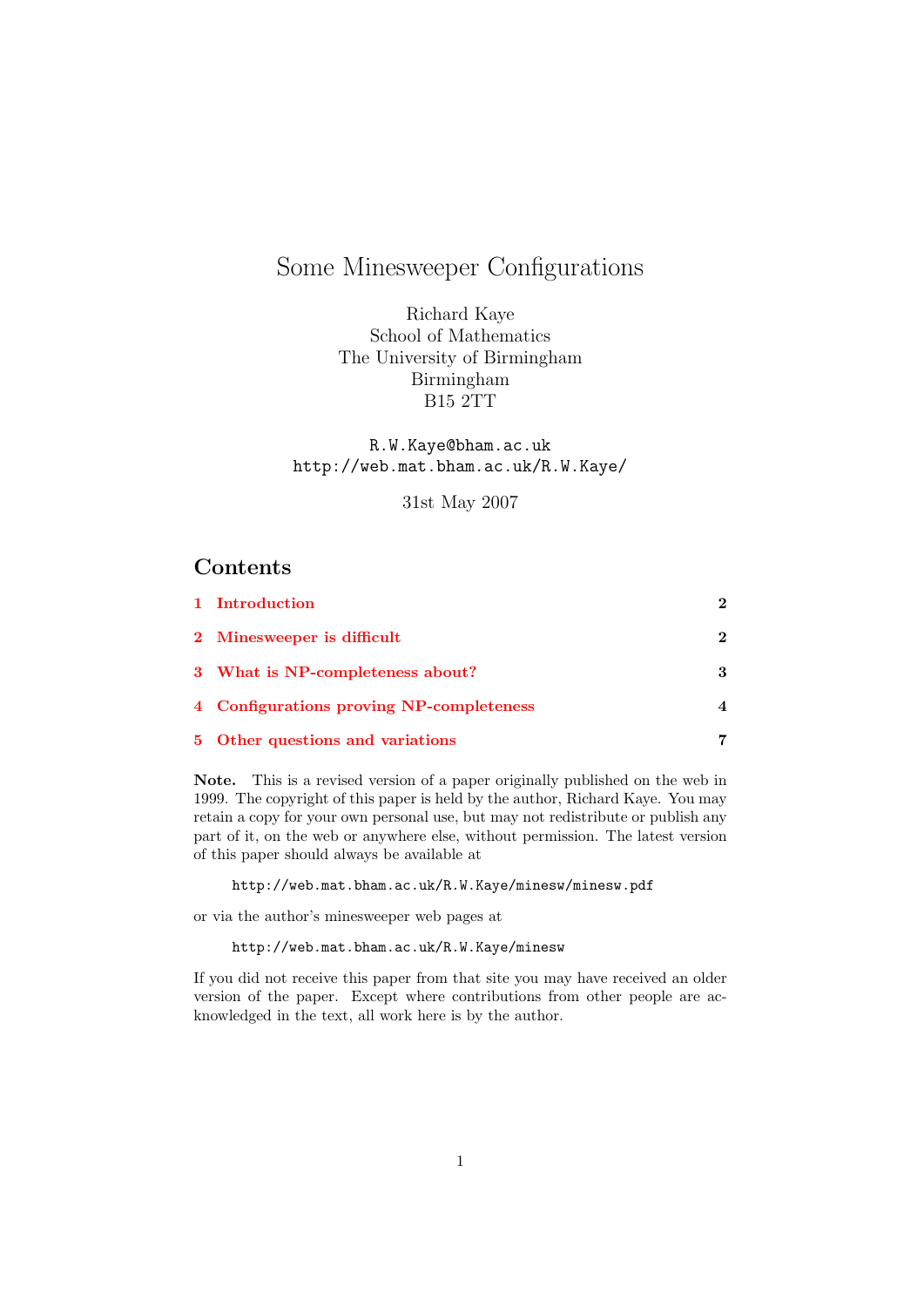| $\sqrt{2}$     | $\overline{2}$ | $\boldsymbol{2}$ | $\overline{c}$ |  |
|----------------|----------------|------------------|----------------|--|
| $\overline{2}$ | $\overline{0}$ | $\overline{0}$   | $\overline{2}$ |  |
| $\overline{2}$ | $\overline{0}$ | $\overline{0}$   | $\overline{2}$ |  |
| $\overline{2}$ | $\overline{2}$ | $\overline{2}$   | $\overline{2}$ |  |
|                |                |                  |                |  |

<span id="page-1-4"></span>Figure 1: Determine the location of all mines.

#### <span id="page-1-0"></span>1 Introduction

In a paper in The Mathematical Intelligencer,<sup>[1](#page-1-2)</sup> I proved that Minesweeper is NP-complete.

The purpose of this particular document is to collect together some interesting configurations I have found in the course of the research leading to the result mentioned above.

For background information, please see my web pages or my Intelligencer paper. The Minesweeper Consistency Problem is to determine if a given configuration is consistent (i.e., that there can be real positions of mines that give the position you see). See my paper for the reason that this really is the right question to be asking about a Minesweeper configuration and why a good algorithm to solve it will enable you to play the game better.

In the configurations here a star, ∗, will be used to denote a mine that has been identified. A blank denotes an unknown square, and a number denotes a square that has been cleared. Squares outside the thick black lines should be thought of as having been cleared, all with zeros. The rules are as for Minesweeper as provided with Microsoft's Windows.[2](#page-1-3)

# <span id="page-1-1"></span>2 Minesweeper is difficult

Figure [1](#page-1-4) gives a nice minesweeper puzzle to think about. If you find it easy you probably are a real minesweeper addict, and are getting to be quite good at the game. Personally, I can solve it, but don't consider it to very easy. There are many variations of this puzzle, such as changing the size of the playing area. Please email me with other entertaining puzzles like this that you have found or know about.

In general, it is not easy to tell if a guess is required at a given position in the game, or if the whole position can be calculated directly. In Figure fig:mineswpuz no guess is required, but many players may not spot this fact. My theorem on minesweeper, that it is NP-complete demonstrates these points very nively.

<span id="page-1-3"></span><span id="page-1-2"></span><sup>&</sup>lt;sup>1</sup>Volume 22, number 2, 2000, pp9–15.

 $2$ <sup>c</sup>Windows' is a trademark of Microsoft. The author has no connections with Microsoft, and nothing here should be regarded as comment on any of Microsoft's products.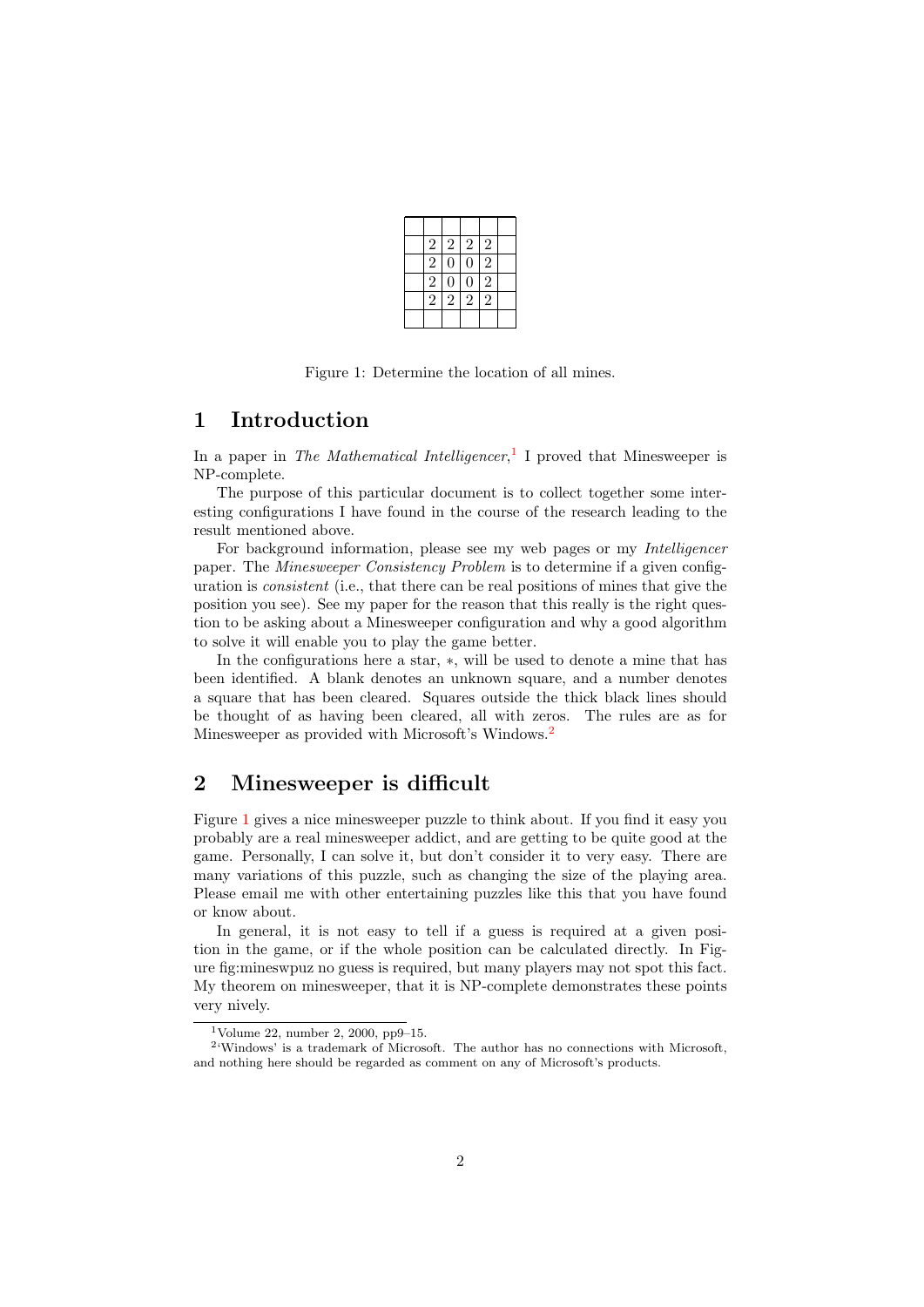| $\overline{2}$   | 3       | $\ast$ | $\overline{2}$ | $\overline{2}$ | $\ast$         | $\overline{2}$ | $\mathbf{1}$   |
|------------------|---------|--------|----------------|----------------|----------------|----------------|----------------|
| $\ast$           | $\ast$  | 5      |                |                | $\overline{4}$ | $\ast$         | $\overline{2}$ |
|                  | $\cdot$ | $\ast$ | $\ast$         | $\ast$         |                | 4              | $\ast$         |
| $\ast$           | 6       |        | 6              | $\ast$         | $\ast$         |                | $\overline{2}$ |
| $\overline{2}$   | $\ast$  | $\ast$ |                | 5              | 5              |                | $\overline{2}$ |
| 1                | 3       | 4      |                | $\ast$         | $\ast$         | 4              | $\ast$         |
| $\boldsymbol{0}$ | 1       | $\ast$ | 4              |                |                | $\ast$         | 3              |
| 0                | 1       | 2      | $\ast$         | 2              | 3              | $\ast$         | 2              |

<span id="page-2-1"></span>Figure 2: Consider the whole playing area!

#### <span id="page-2-0"></span>3 What is NP-completeness about?

My first observation when playing Minesweeper is that it seems that the whole of the playing area must be considered when one makes a move (i.e., clears a square or labels a mine). For example see the configuration in Figure [2.](#page-2-1) (Real minesweeper addicts will not find this puzzle at all difficult, but it illustrates the point.)

The idea that the whole of the playing area must be considered is the reason why Minesweeper configurations can be difficult, and the main reason why I originally suspected that Minesweeper is NP-complete.

I don't know any good mathematical way of proving that 'to solve some kinds of minesweeper problems you must consider the whole of the configuration', but the theory of NP-completeness comes quite close. No one knows if any NPcomplete problem can be solved efficiently, but most people believe none of them can.

NP-complete problems all take the form of general problems requiring a yes/no answer. A rather nice (non-minesweeper) example of such a problem is the 'BIN-PACKING' problem which asks, given n floppy disks each of size  $x$ and m computer files of size  $y_1, y_2, y_3, \ldots, y_m$ , is it possible to copy all of the files to the floppy disks given? Obviously some times the answer will be 'yes', and sometimes 'no'. It depends on the numbers  $n, m, x$  and  $y_1, \ldots, y_m$ . What is required is an *efficient* computer program or algorithm that will give the answer in all cases. (Here and thoughout, I mean 'efficient' in the technical sense of 'running in polynomial time'.)

Obviously problems like this are of great practical importance, and an efficient algorithm would be very useful. Unfortunately no-one has such an algorithm, and many people suspect that there isn't such an algorithm. In principle, it would be possible to prove that there is no such algorithm, but again no-one has managed to do this either. Just about all that we do know is that if any of the known NP-complete problems has an efficient algorithm, then they all do and conversely if one of them can be proved not to have any efficient algorithm then they all have the same status.

The famous 'P,NP question' or 'P=NP?' question is just this: to determine whether any NP-complete problem has an efficient algorithm (in which case they all would have), or if any NP-complete problem can be proved *not* to have an efficient algorithm (in which case none of them would have). This is one of the biggest and most important open problem in mathematics at the moment,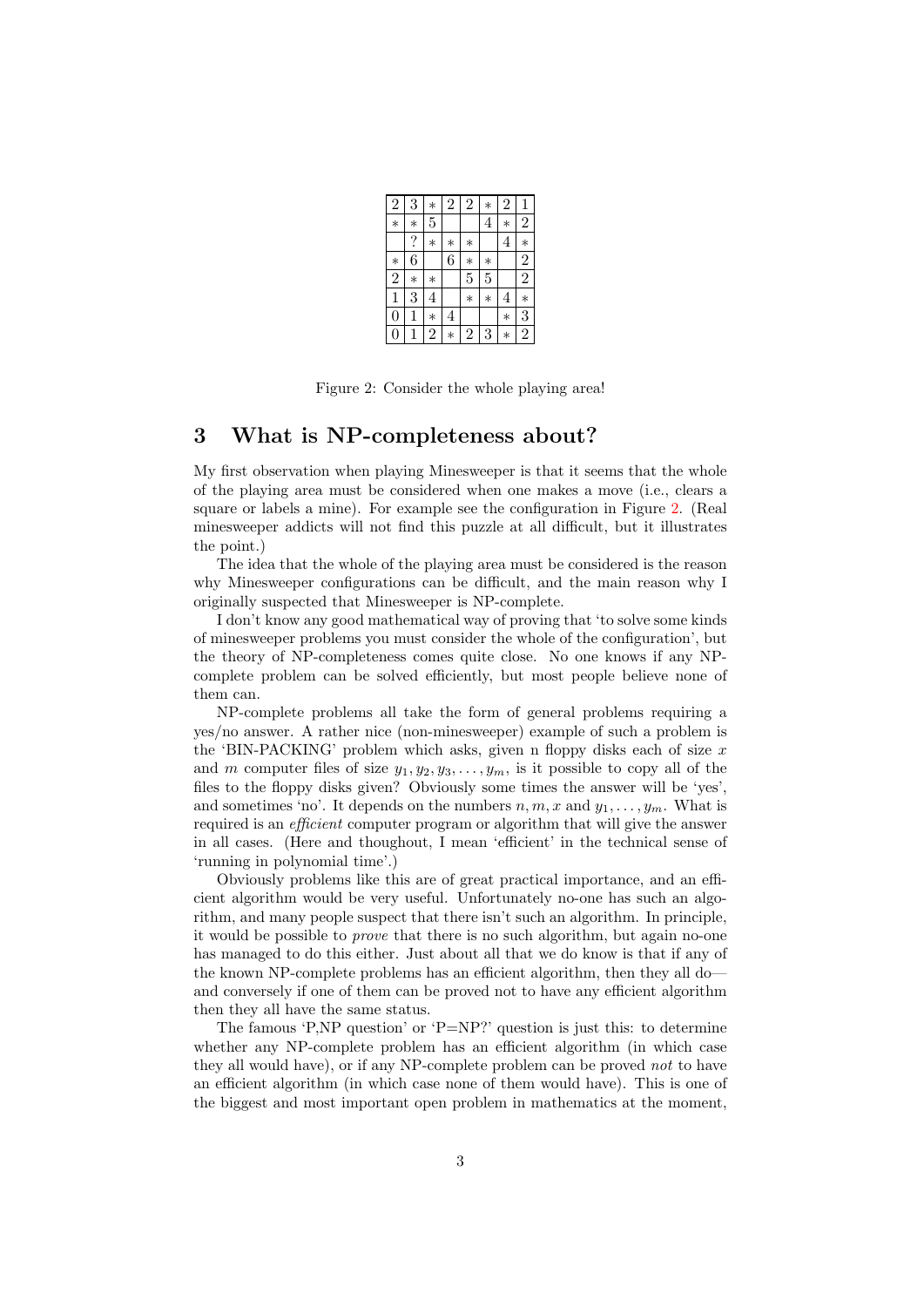and is the subject of a \$1,000,000 prize offered by the Clay institute in the USA.

There are hugely important reasons why one would want to know the answer to this question, whatever the answer would be. Even a 'negative' answer that P is not equal to NP would have important practical consequences. In particular, many codes used on the internet are designed on the basis that a potential codebreaker would have to find an efficient algorithm for an NP-complete problem to break the code in reasonable time.

I showed the 'consistency problem for minesweeper' is NP-complete. This says that to present knowledge there is no algorithm for Minesweeper much better<sup>[3](#page-3-1)</sup> than simply checking all of the  $2<sup>n</sup>$  or so possible ways the remaining mines can be distributed around the  $n$  uncovered squares.

The diagram in Figure [2](#page-2-1) has what I call a single 'wire' looping round on itself. A simpler kind of wire is featured in Figure [3.](#page-4-0) I came across this idea of a wire when playing the game (and other people who play minesweeper must have come across similar things). It was when I started to think about wires as wires carring a logical signal that I started to ask myself whether it would be possible to construct logic gates. This turned out to be the way to prove Minesweeper to be NP-complete.

# <span id="page-3-0"></span>4 Configurations proving NP-completeness

The way I proved minesweeper is NP-complete is by designing Minesweeper configurations for 'logic circuits', and making a Minesweeper configuration behave like a computer. (Experts will recognise that this is a reduction of the known NP-complete problem SAT to Minesweeper.) For the details, you'll have to go to my original paper, but I present a few configurations here as hints for those people that might like to try to figure out on their own what they do. (As a bonus, there are some configurations here that don't appear in the original paper.) As before, if anyone finds other interesting configurations, please send them to me, and if I like them I'll include them in future versions of this article.

Figure [3](#page-4-0) gives a wire carrying either TRUE or FALSE, but to start with there is no real difference between these truth values: we must take a somewhat arbitrary decision to define which of the two possibilities is to be called 'true' and which 'false'.

The way I define the value in the wire is this. First, give the wire some orientation (here, going from left to right). Now look at the squares just behind the central 1's in the wire. (Behind, meaning with respect to the direction of the wire which we just fixed once and for all.) If this is a mine, the value is TRUE else it is FALSE.

Wires can be bent, terminated, or split as Figure [4](#page-4-1) and Figure [5](#page-4-2) show. (Figure [4](#page-4-1) (b) corrects a minor error in the original paper: thanks to Harry Hutchinson for pointing this out to me.)

Figure [6](#page-4-3) shows a NOT-gate. I'll leave you to work out how this works.

To change phase, you can use two NOT gates, as Figure [7](#page-5-0) shows.

The next configuration, in Figure [8,](#page-5-1) doesn't appear in my paper, but describes an XOR gate. Again, I leave you the fun of working out the details.

The final and most difficult configuration in my Intelligencer article is the AND gate, and this is reproduced in Figure [9.](#page-6-1) A full explanation of how it

<span id="page-3-1"></span><sup>&</sup>lt;sup>3</sup>The phrase 'much better' has a technical meaning which I won't go in to right here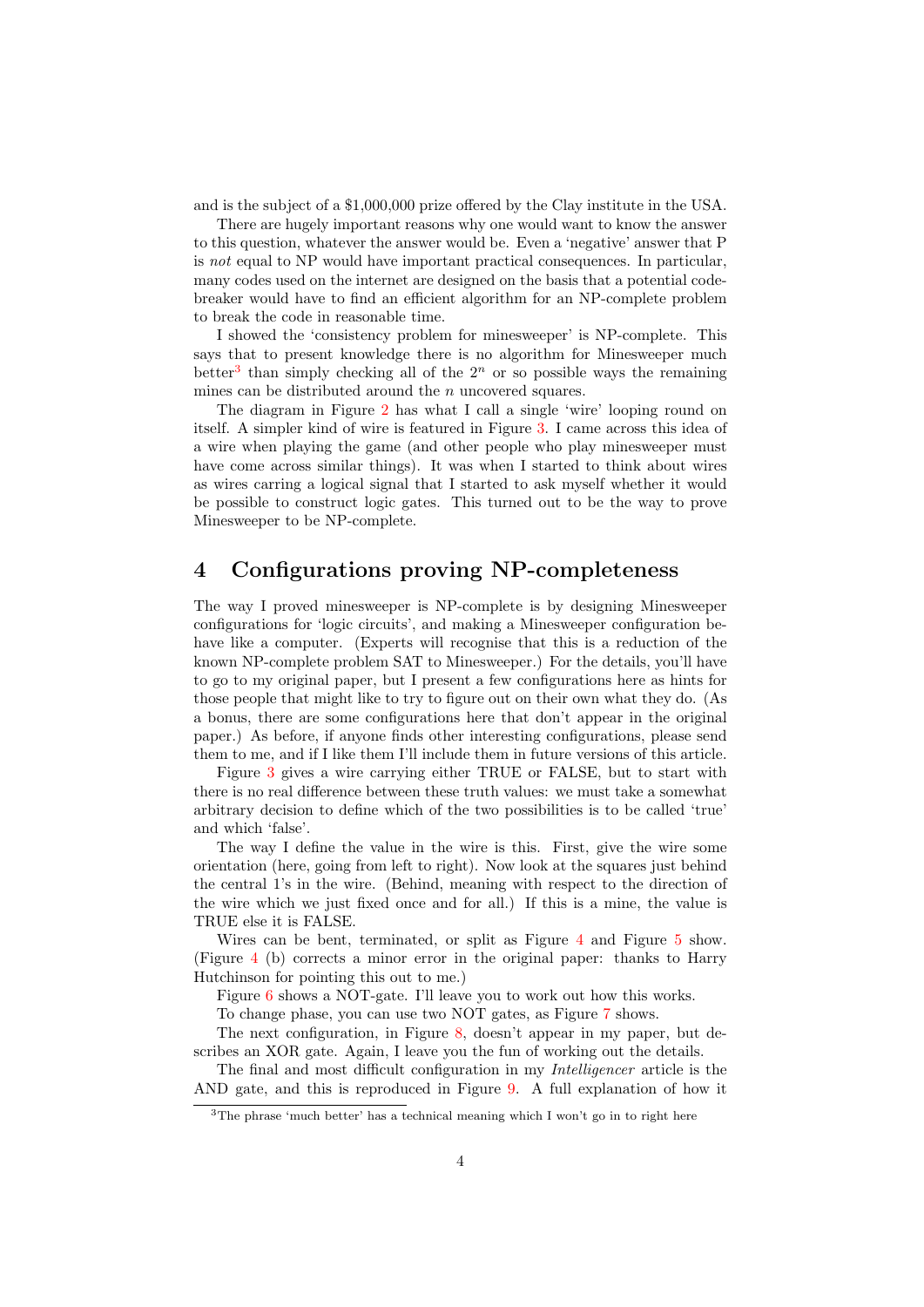| $\mathbf{x} \ \longrightarrow$ |             |                |                |                |                |                      |  |  |                       |             |             |              |  |  |                |
|--------------------------------|-------------|----------------|----------------|----------------|----------------|----------------------|--|--|-----------------------|-------------|-------------|--------------|--|--|----------------|
|                                |             |                |                |                |                |                      |  |  | 0 0 0 0 0 0 0         |             |             |              |  |  |                |
|                                |             |                | $\overline{1}$ | $\mathbf{1}$   | $\mathbf{1}$   | 11111111             |  |  |                       |             |             |              |  |  |                |
|                                | $x_{\perp}$ | $\mathbf{1}$   | x'             | x 1            |                | x' x 1 x' x 1 x' x 1 |  |  |                       |             |             |              |  |  | $ x' x \cdots$ |
|                                |             | $\overline{1}$ | $\overline{1}$ | $\overline{1}$ | $\overline{1}$ | $\sqrt{1111}$        |  |  |                       | $ 1\rangle$ | $ 1\rangle$ | $\mathbf{1}$ |  |  |                |
|                                |             |                |                |                |                |                      |  |  | 0   0   0   0   0   0 |             |             |              |  |  |                |

<span id="page-4-0"></span>Figure 3: A wire.



Figure 4: (a) A bent wire. (b) A terminated wire.

<span id="page-4-1"></span>

<span id="page-4-2"></span>Figure 5: A three-way splitter.



<span id="page-4-3"></span>Figure 6: A NOT gate.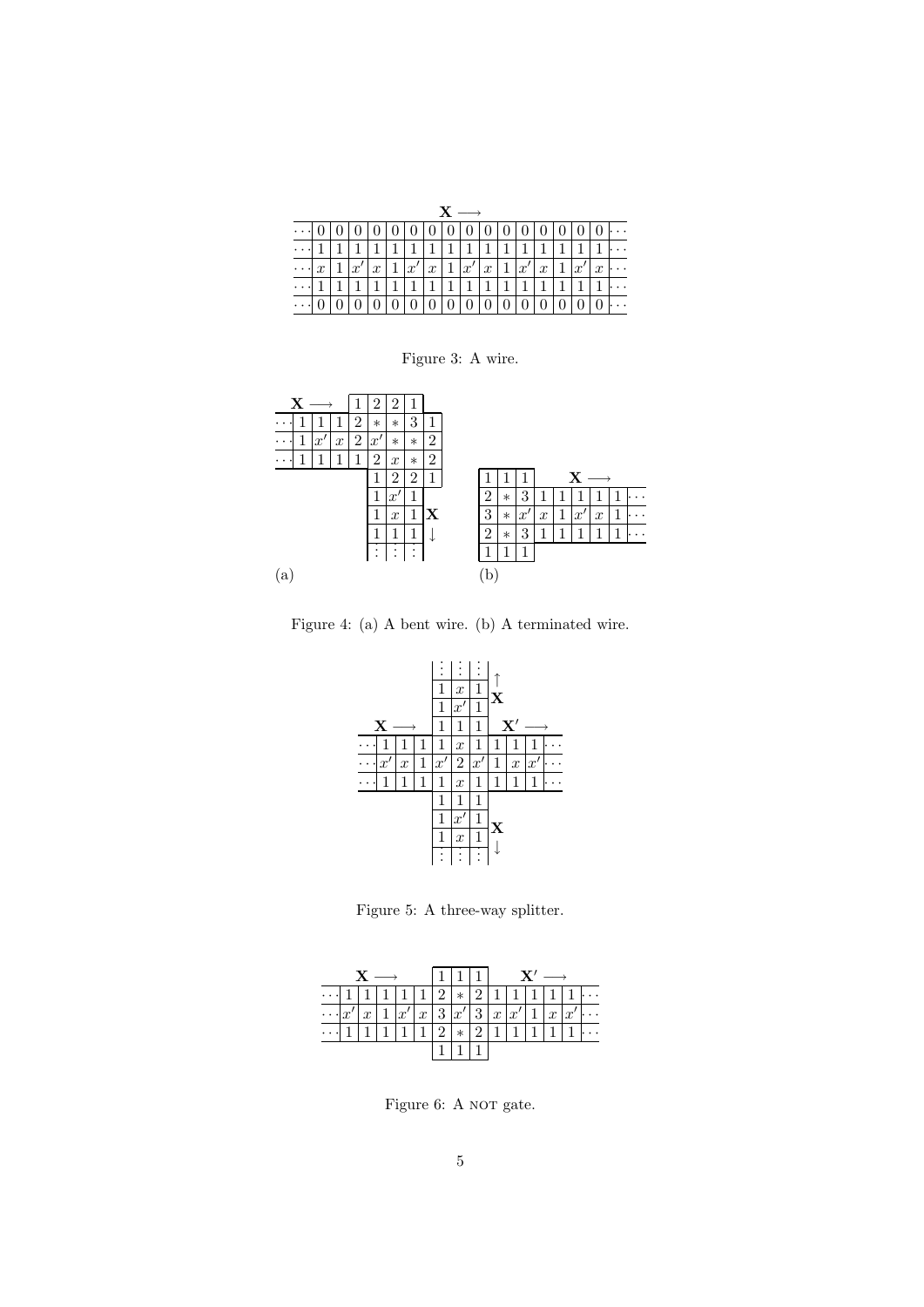

<span id="page-5-0"></span>Figure 7: A phase-changer made from two  $\textsc{NOT}$  gates.

| U               | →                 |   |            | 1                | 1              | 1                         | 1                | 1                | 1                |                  | 1                | 1       | 1              |    | W |             |
|-----------------|-------------------|---|------------|------------------|----------------|---------------------------|------------------|------------------|------------------|------------------|------------------|---------|----------------|----|---|-------------|
| 1               | 1                 | 1 | 1          | 2                | $\ast$         | 3                         | 3                | $\ast$           | 2                | 1                | 2                | $\ast$  | 2              | 1  | 1 | 1           |
| $\overline{u'}$ | $\boldsymbol{u}$  | 1 | u'         | $\boldsymbol{u}$ | 3              | $^\ast$                   | $\ast$           | 3                | $\boldsymbol{w}$ | w'               | 3                | w       | 3              | w' | w | 1           |
| $\mathbf{1}$    | 1                 | 1 | 1          | 1                | 2              | $u^{\prime}$              | w'               | 2                | 1                | $\mathbf{1}$     | 2                | $\ast$  | 2              | 1  | 1 | $\mathbf 1$ |
| 1               |                   |   |            |                  | 2              | 3                         | 3                | 2                | 2                | 2                | 3                | 2       | 1              |    |   |             |
| 1               | 1                 | 1 | 1          | 3                | $\ast$         | $\boldsymbol{\mathit{u}}$ | $\boldsymbol{w}$ | $\ast$           | 3                | $\ast$           | $\ast$           | 2       | 1              |    |   |             |
| v'              | $\boldsymbol{v}$  | 1 | $v^\prime$ | $\overline{v}$   | $\ast$         | v'                        | 6                | $\boldsymbol{x}$ | 4                | x'               | 6                | $\ast$  | $\overline{2}$ |    |   |             |
| $\mathbf{1}$    | 1                 | 1 | 1          | $\overline{2}$   | 3              | $^\ast$                   | $\boldsymbol{x}$ | $\ast$           | 3                | $\ast$           | $\boldsymbol{x}$ | $^\ast$ | $\overline{2}$ |    |   |             |
| $\mathbf{V}$    | $\longrightarrow$ |   |            |                  | $\overline{2}$ | 3                         | 5                | 3                | 3                | $\overline{2}$   | x'               | 2       | 1              |    |   |             |
|                 |                   |   |            |                  | 1              | $^\ast$                   | x'               | $\ast$           | 1                | 1                | 1                | 1       |                |    |   |             |
|                 |                   |   |            |                  | $\overline{2}$ | 3                         | 4                | 2                | $\overline{2}$   | $\overline{2}$   | $\boldsymbol{x}$ | 1       |                |    |   |             |
|                 |                   |   |            |                  | $\overline{2}$ | $^\ast$                   | $\boldsymbol{x}$ | 1                | 2                | $\ast$           | x'               | 2       | 1              |    |   |             |
|                 |                   |   |            |                  | 2              | $^\ast$                   | 5                | $x^{\prime}$     | 4                | $\boldsymbol{x}$ | 5                | $\ast$  | 1              |    |   |             |
|                 |                   |   |            |                  | $\,1$          | 2                         | $\ast$           | $\ast$           | 3                | $\ast$           | $\ast$           | 2       | 1              |    |   |             |
|                 |                   |   |            |                  |                | 1                         | 2                | $\overline{2}$   | 2                | 2                | 2                | 1       |                |    |   |             |

<span id="page-5-1"></span>Figure 8: An XOR gate.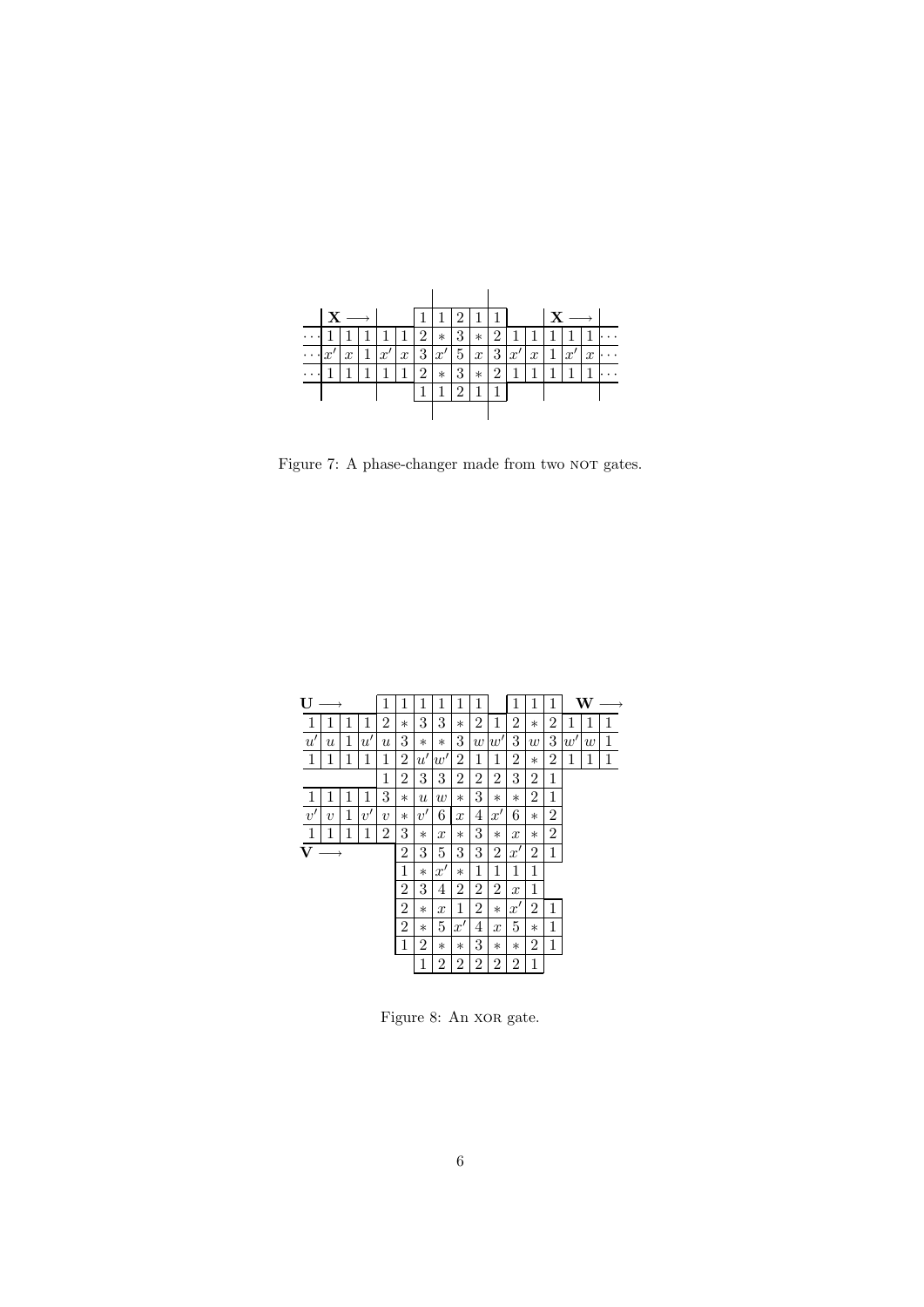

<span id="page-6-1"></span>Figure 9: An AND gate.

works is my *Intelligencer* article, as is some informaion of how to put these gates together to make up more complicated boolean circuits.

The main difficulties in putting these gadgets together are concern firstly how to make other standard gates (such as OR, and so on) out of the ones already found, and secondly how to cross wires over one another. It turns out that both these problems were well-understood, and I showed how they can be solved in principle in my article. On the other hand, if one follows the method prescribed the resulting configurations can be rather large. After reading my article, Stefan Schwoon sent me (on 5th October 2000) two of his own configurations that manage to reduce this size quite a lot. They are: an OR gate (Figure [10\)](#page-7-0); and a way of crossing wires (Figure [11\)](#page-7-1) and are also reproduced here.

Stefan's OR gate is substatially smaller than my original AND gate and is based on a slightly different and simpler method. (I had previously spotted this sort of trick, and had used it in the write-up to my 'infinite' version of Minesweeper, but I noticed it too late to appear in the original article.)

## <span id="page-6-0"></span>5 Other questions and variations

The NP-completeness of Minesweeper answers many questions about the game, including some I have seen posted on the web. For example, it is not true that if you are playing Minesweeper and are working on a symmetrical configuration then the final solution will be symmetrical.

Some people have mentioned to me that playing Minesweeper is really about probabilities, not certainties. I agree, but the NP-completeness result shows that the question 'what is the probability of a mine in square X?' is even harder than solving an NP-complete problem such as the travelling salesman problem!

There is no reason why Minesweeper need be played on a square or rectangular grid, and you will find plenty of other Minesweeper games on other grids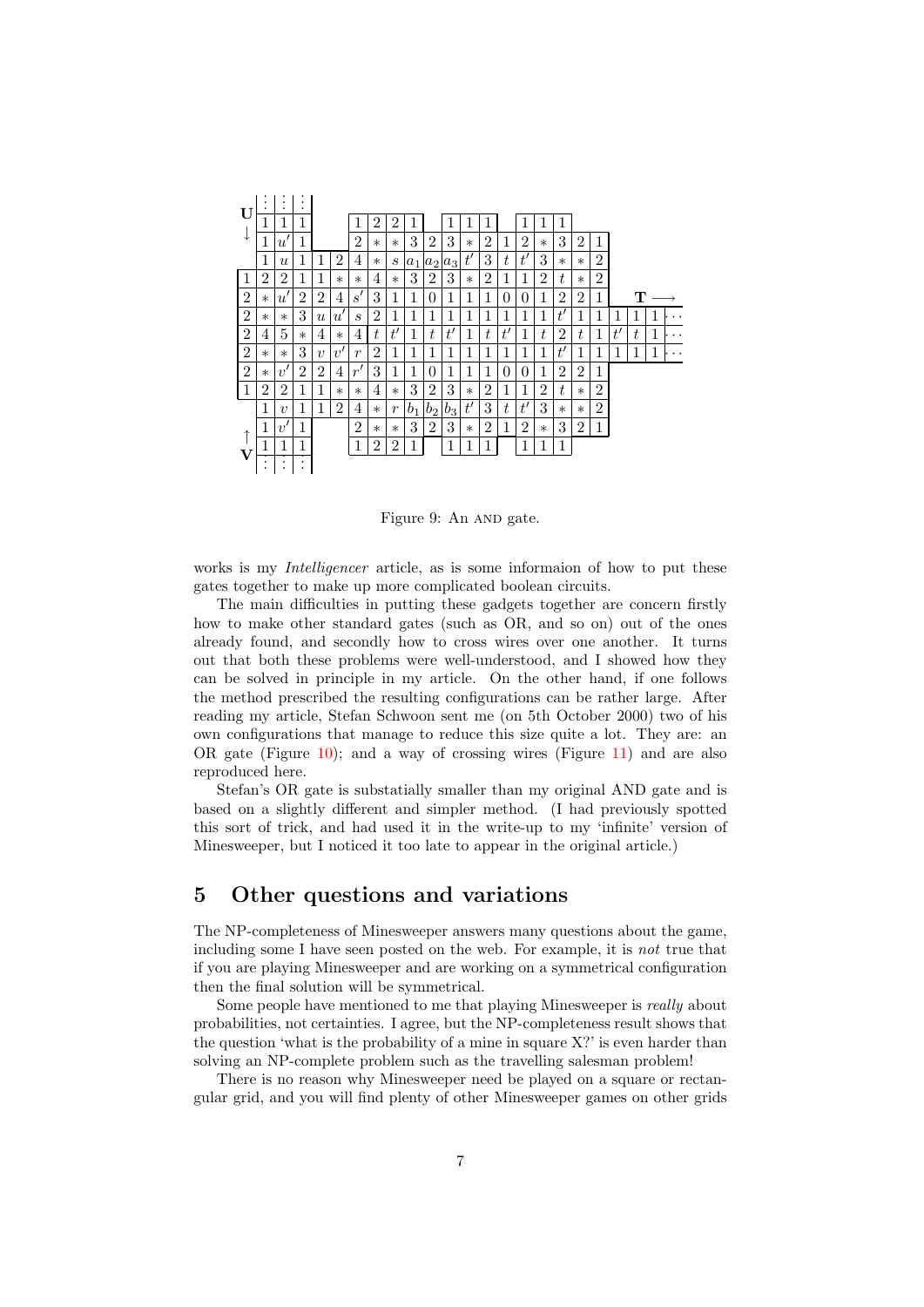

<span id="page-7-0"></span>Figure 10: An OR gate



<span id="page-7-1"></span>Figure 11: A wire crossing